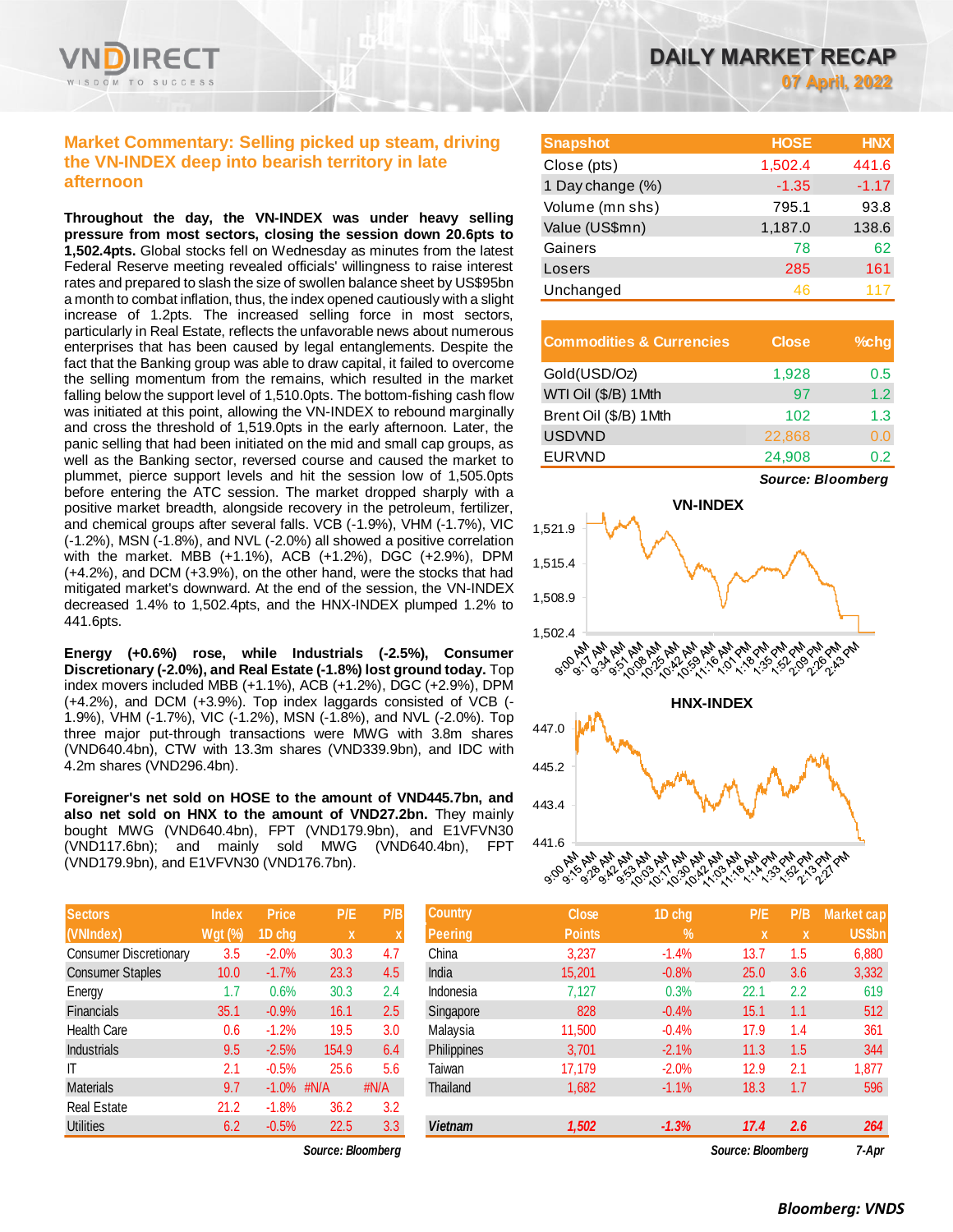

# **Market News**

### **Brent 50-day MA gives way; WTI spreads retreat**

Brent closed below its 50-day moving average for the first time this year on Wednesday, while WTI settled below the same marker for the first time since early-January. Time Spreads continued their recent retreat, with backwardation at the front of the Brent and WTI curves dipping below US\$1/bbl. North Sea swaps slumped to the weakest since January. *(Bloomberg)*

### **House prices in HCM City climb to new highs**

Apartment prices rose by 8% QoQ and 27% YoY, while houses went up by 42% YoY. A report from Cushman & Wakefield shows that apartment prices climbed to new heights in Q1. The average selling price of the entire apartment market was US\$3,300 per sqm, or VND75.4m, up by 8% QoQ and soaring by 27% YoY. While apartment prices increased sharply, demand was stable with 2,300 products bought in Q1, a decrease of 20% QoQ and 11% YoY. The price increases are attributed to high land prices, higher building material prices, and the long period to fulfill legal procedures. Also, high-end products were launched into the market in large quantities, which pushed average prices up. In addition to the quarterly and yearly escalation in housing prices, the asking price of apartments in HCM City have been climbing to 10-year highs. Regarding supply, Cushman & Wakefield predicted that HCM City may have 10,000 apartments by the end of the year, mostly in large-scale integrated urban areas. Luxury and super-luxury apartments will continue to appear. As many as 315,000 apartments have been supplied since 2004. Housing supply in HCM City mostly comes from suburban areas. Price escalation is also seen in the landed housing market segment in HCM City and neighboring provinces. The report shows that in the first three months of the year, the average selling price in HCM City was US\$7,580 per sqm (VND173m), up by 30% QoQ and 42% YoY. The average price increase is attributed to record-high prices of two projects in Thu Duc City. As for neighboring provinces, the average price of ready-built housing was US\$2,630 per sqm (VND60m), up by 6% QoQ and 46% YoY. As such, the average price of landed housing in HCM City is three times higher than neighboring provinces. The total supply of landed housing in HCM City and neighboring provinces (Binh Duong, Dong Nai, Long An, Ba Ria-Vung Tau)since 2004 has reached 50,000 products, including 24,500 (49%) in HCM City. Cushman & Wakefield said that the landed house supply in adjacent provinces will be higher than in HCM City as a result of the trend of investments shifting to satellite urban areas where new transport infrastructure is developed. *(Vietnamnet.vn)*

# **Notable Corporate Events**

**FPT Corporation (FPT VN, HOSE) - Business results:** At the General Meeting of Shareholders, taking place on the afternoon of April 7, FPT revealed its 1Q22 revenue of VND9,500bn, up 26% yoy. NPAT was expected to increase 26-28% yoy to around VND1,700 - 1,800bn in 1Q22. *(Ndh.vn)*

*<To be continued>*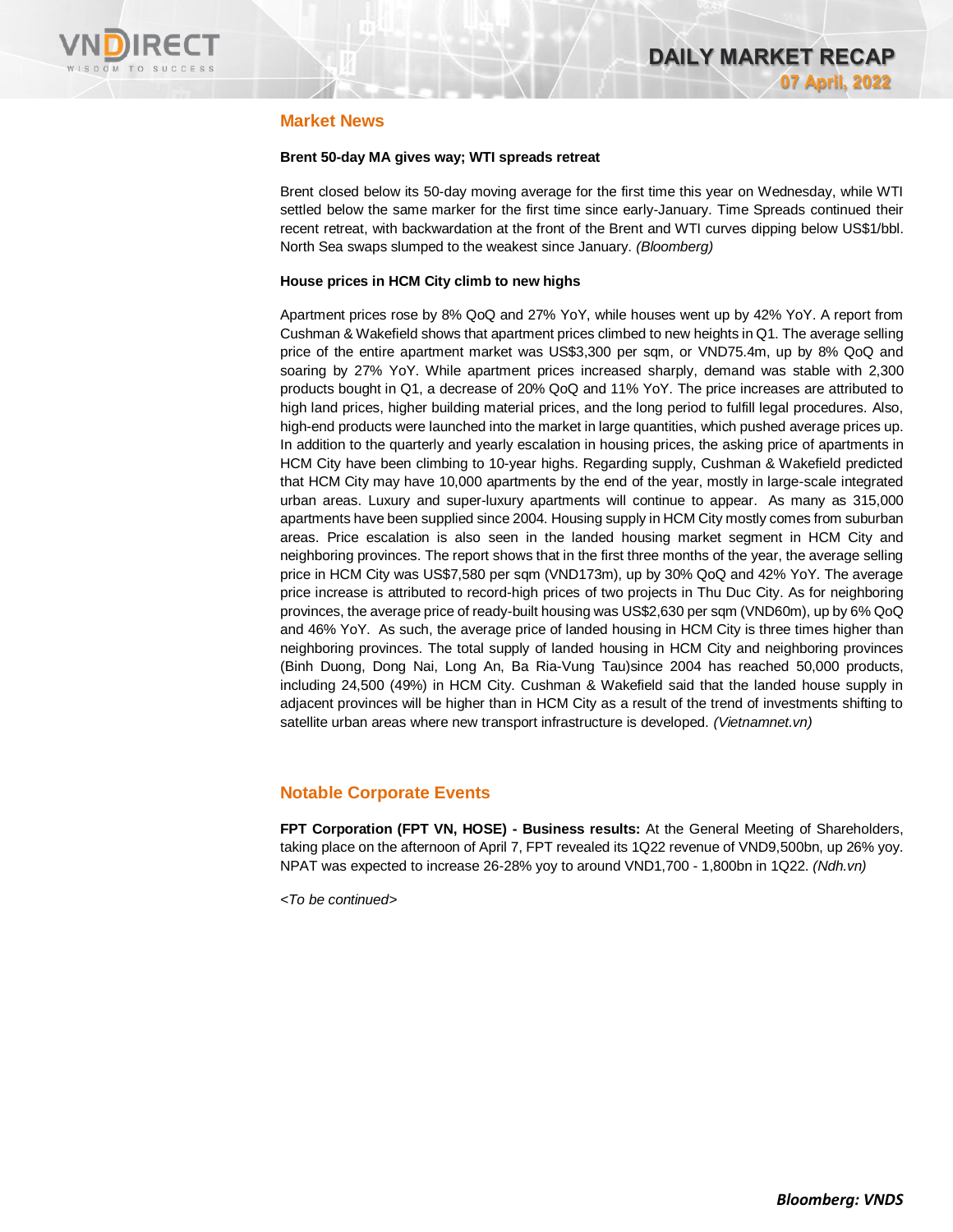# **COVERAGE SUMMARY**

| <b>Ticker</b>   | <b>Adjusted target</b><br><b>Close price</b> |         | <b>Dividend yield</b> | <b>Upside</b> | <b>Recommendation</b> | Latest      |
|-----------------|----------------------------------------------|---------|-----------------------|---------------|-----------------------|-------------|
|                 |                                              | price   |                       |               |                       | report      |
| <b>ACB</b>      | 33,600                                       | 41,800  | 0.0%                  | 24.4%         | <b>ADD</b>            | Link        |
| <b>ACV</b>      | 92,500                                       | 117,800 | 0.0%                  | 27.4%         | ADD                   | Link        |
| <b>CRE</b>      | 36,600                                       | 36,100  | 2.7%                  | 1.3%          | ADD                   | Link        |
| <b>CTG</b>      | 32,550                                       | 41,700  | 0.0%                  | 28.1%         | <b>ADD</b>            | Link        |
| <b>DBC</b>      | 37,500                                       | 36,000  | 4.0%                  | 0.0%          | <b>HOLD</b>           | Link        |
| <b>FPT</b>      | 113,300                                      | 118,500 | 1.8%                  | 6.4%          | ADD                   | Link        |
| GAS             | 112,800                                      | 143,100 | 3.3%                  | 30.2%         | <b>ADD</b>            | Link        |
| <b>GMD</b>      | 56,200                                       | 56,000  | 3.0%                  | 2.6%          | <b>HOLD</b>           | Link        |
| <b>HPG</b>      | 46,550                                       | 68,500  | 0.7%                  | 47.9%         | ADD                   | Link        |
| <b>KBC</b>      | 52,100                                       | 81,800  | 0.0%                  | 57.0%         | <b>ADD</b>            | Link        |
| <b>KDC</b>      | 53,900                                       | 61,700  | 1.1%                  | 15.6%         | <b>HOLD</b>           | Link        |
| KDH             | 51,100                                       | 54,800  | 1.0%                  | 8.2%          | <b>ADD</b>            | Link        |
| <b>LPB</b>      | 20,350                                       | 25,700  | 0.0%                  | 26.3%         | <b>HOLD</b>           | Link        |
| MBB             | 33,700                                       | 40,800  | 0.0%                  | 21.1%         | <b>ADD</b>            | Link        |
| <b>MML</b>      | 75,500                                       | 81,400  | 0.0%                  | 7.8%          | <b>HOLD</b>           | <b>Link</b> |
| <b>MSH</b>      | 88,000                                       | 100,100 | 3.9%                  | 17.7%         | <b>HOLD</b>           | Link        |
| <b>MWG</b>      | 155,000                                      | 178,100 | 0.2%                  | 15.1%         | ADD                   | <b>Link</b> |
| <b>NLG</b>      | 53,800                                       | 54,800  | 2.3%                  | 4.2%          | <b>HOLD</b>           | Link        |
| NT <sub>2</sub> | 24,000                                       | 29,200  | 8.3%                  | 29.9%         | <b>ADD</b>            | Link        |
| <b>NVL</b>      | 84,600                                       | 89,000  | 0.0%                  | 5.2%          | <b>ADD</b>            | Link        |
| <b>PHP</b>      | 24,700                                       | 29,200  | 2.3%                  | 20.5%         | ADD                   | <b>Link</b> |
| <b>PNJ</b>      | 115,100                                      | 128,200 | 1.6%                  | 12.9%         | <b>ADD</b>            | Link        |
| <b>POW</b>      | 16,650                                       | 19,200  | 0.0%                  | 15.3%         | <b>HOLD</b>           | Link        |
| <b>PPC</b>      | 21,900                                       | 27,400  | 10.0%                 | 35.1%         | ADD                   | Link        |
| <b>PVD</b>      | 33,200                                       | 37,700  | 0.0%                  | 13.6%         | ADD                   | Link        |
| <b>PVS</b>      | 34,800                                       | 35,500  | 2.9%                  | 4.9%          | <b>HOLD</b>           | Link        |
| <b>PVT</b>      | 24,700                                       | 28,200  | 3.9%                  | 18.1%         | ADD                   | Link        |
| <b>SCS</b>      | 169,000                                      | 200,800 | 3.6%                  | 22.4%         | ADD                   | Link        |
| <b>STK</b>      | 59,600                                       | 72,500  | 2.1%                  | 23.7%         | ADD                   | Link        |
| <b>TCB</b>      | 49,300                                       | 70,000  | 0.0%                  | 42.0%         | ADD                   | <b>Link</b> |
| <b>TCM</b>      | 75,300                                       | N/A     | 1.3%                  | N/A           | N/A                   | Link        |
| VCB             | 83,000                                       | 93,000  | 0.0%                  | 12.0%         | ADD                   | Link        |
| <b>VHC</b>      | 89,800                                       | 80,600  | 2.3%                  | $-8.0%$       | <b>HOLD</b>           | Link        |
| <b>VHM</b>      | 75,000                                       | 115,000 | 2.0%                  | 55.3%         | <b>ADD</b>            | $Link$      |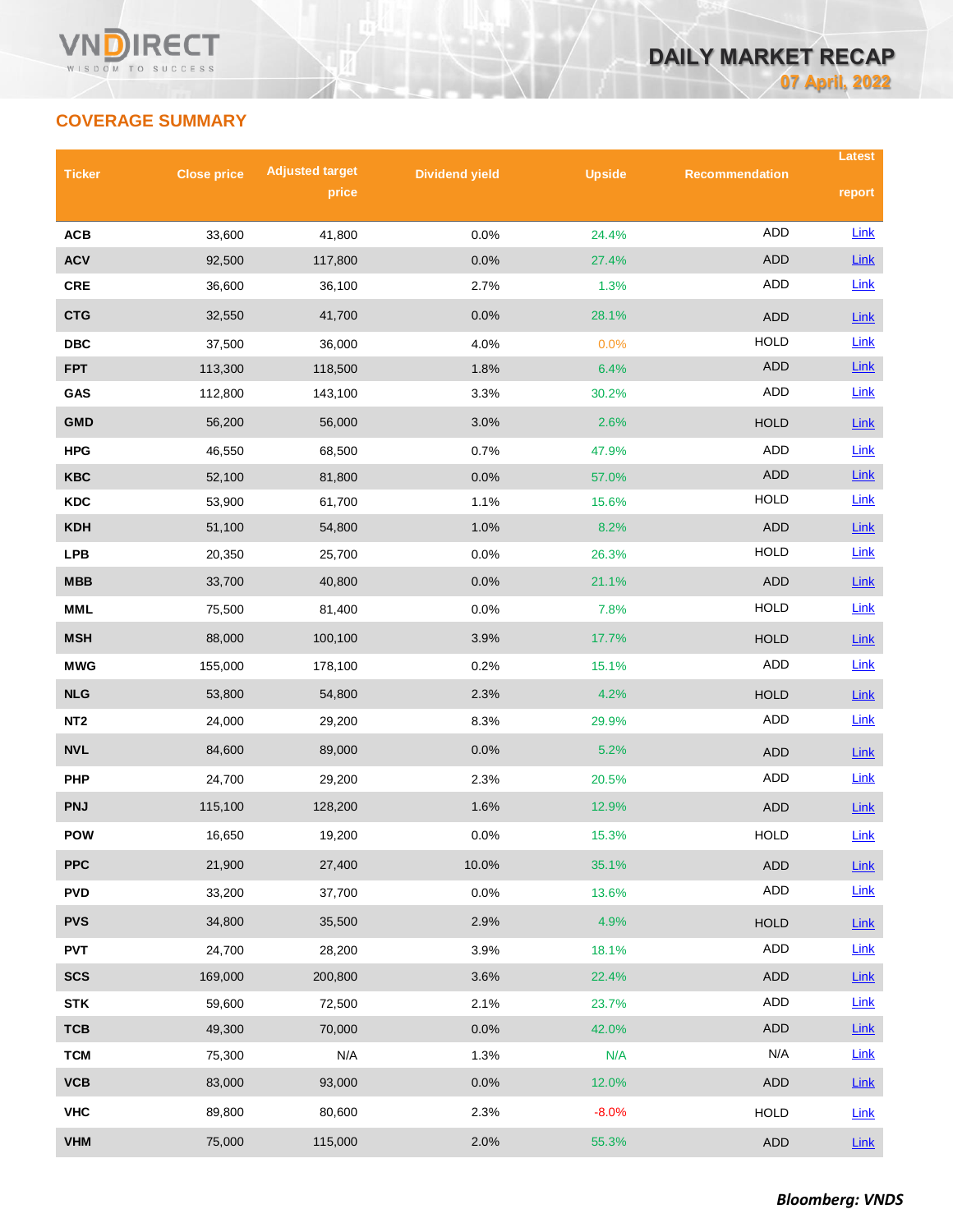# **DAILY MARKET RECAP**

**07 April, 2022**

|               |                    | <b>Adjusted target</b> |                       |               |                       | Latest      |
|---------------|--------------------|------------------------|-----------------------|---------------|-----------------------|-------------|
| <b>Ticker</b> | <b>Close price</b> | price                  | <b>Dividend yield</b> | <b>Upside</b> | <b>Recommendation</b> | report      |
| VIB           | 46,700             | 46,400                 | 0.0%                  | $-0.6%$       | <b>HOLD</b>           | Link        |
| <b>VJC</b>    | 137,000            | 158,000                | 0.0%                  | 15.3%         | <b>ADD</b>            | Link        |
| <b>VNM</b>    | 78,500             | 110,000                | 4.5%                  | 44.7%         | ADD                   | $Link$      |
| <b>VPB</b>    | 39,800             | 45,800                 | 0.0%                  | 15.1%         | <b>ADD</b>            | $Link$      |
| <b>VRE</b>    | 32,650             | 37,800                 | 0.0%                  | 15.8%         | ADD                   | Link        |
| <b>VTP</b>    | 81,800             | 95,300                 | 1.9%                  | 18.4%         | <b>ADD</b>            | <b>Link</b> |
| <b>BCG</b>    | 25,000             | 29,600                 | 3.2%                  | 21.6%         | <b>ADD</b>            | $Link$      |
| <b>SZC</b>    | 70,800             | 90,800                 | 2.3%                  | 30.5%         | <b>ADD</b>            | Link        |
| <b>PTB</b>    | 116,200            | 120,000                | 2.7%                  | 6.0%          | ADD                   | $Link$      |
| <b>PLX</b>    | 56,600             | 64,900                 | 5.2%                  | 19.9%         | <b>ADD</b>            | <b>Link</b> |
| <b>MCH</b>    | 114,000            | 157,200                | 3.5%                  | 41.4%         | ADD                   | Link        |
| <b>TPB</b>    | 41,000             | 41,100                 | 0.0%                  | 0.2%          | <b>HOLD</b>           | Link        |
| <b>PHR</b>    | 77,900             | 88,000                 | 8.5%                  | 21.4%         | <b>HOLD</b>           | <b>Link</b> |
| <b>DGC</b>    | 223,000            | 233,200                | 0.8%                  | 5.4%          | <b>ADD</b>            | Link        |
| <b>AST</b>    | 64,000             | 85,700                 | 0.0%                  | 33.9%         | <b>ADD</b>            | Link        |

VND

**RECT** 

WISDOM TO SUCCESS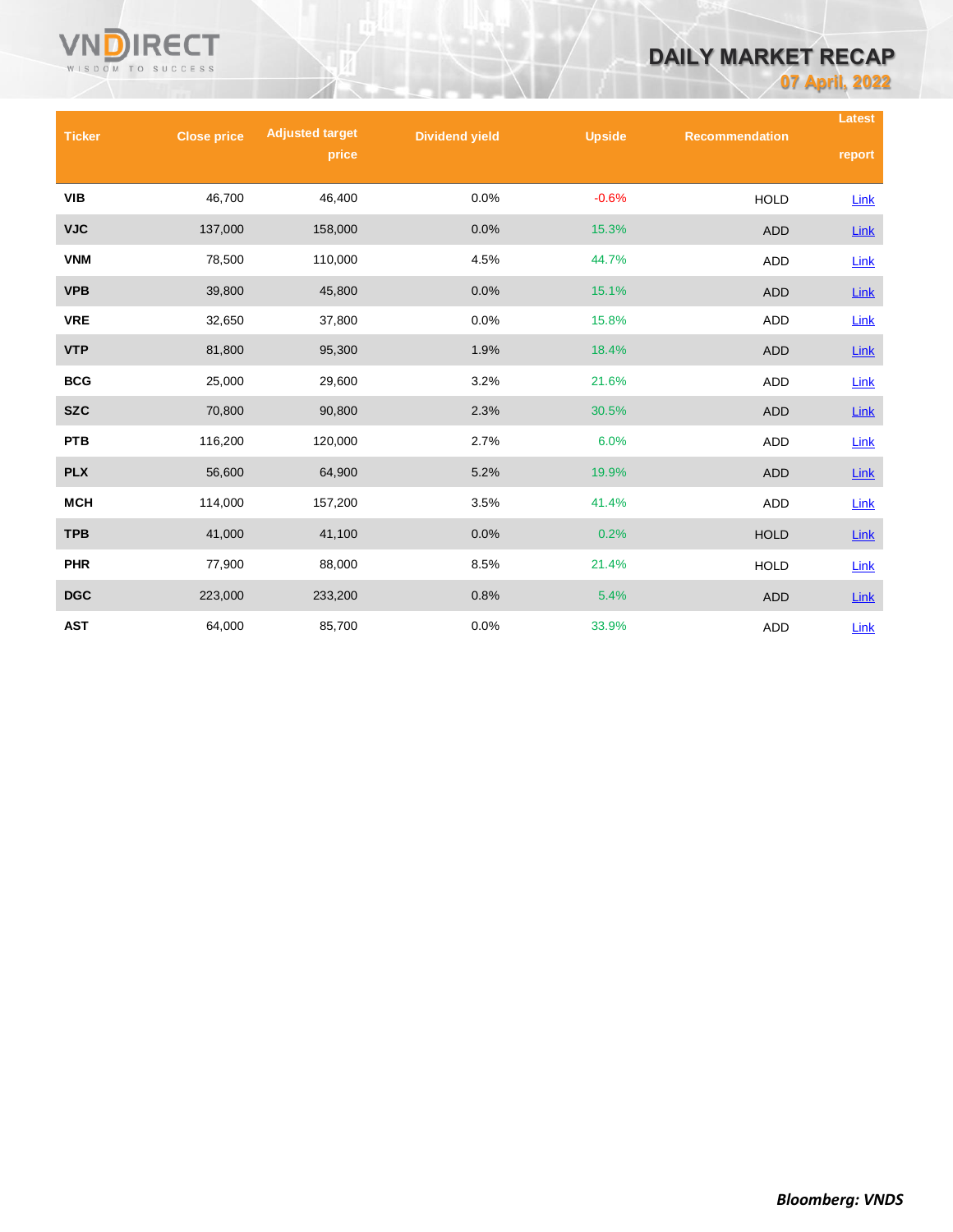# **MARKET MOVEMENTS**

WISDOM TO SUCCESS

RECT

| <b>HOSE</b>        |       |         |         |               |  |  |  |  |  |
|--------------------|-------|---------|---------|---------------|--|--|--|--|--|
| <b>Top gainers</b> |       |         |         | <b>VND</b>    |  |  |  |  |  |
| Last               | Cha   | $%$ chg | Vol.    | <b>Index</b>  |  |  |  |  |  |
| <b>Price</b>       |       |         |         | impact        |  |  |  |  |  |
| 49,300             | 3,200 | 6.94    | 8,800   | 0.016         |  |  |  |  |  |
| 63,700             | 4,100 | 6.88    | 1.25MLN | 0.095         |  |  |  |  |  |
| 22,550             | 1,450 | 6.87    | 74.700  | 0.014         |  |  |  |  |  |
| 17,950             | 1,150 |         |         | 0.043         |  |  |  |  |  |
| 75,800             | 4,800 | 6.76    | 2,600   | 0.023         |  |  |  |  |  |
|                    |       |         |         | 6.85 12.31MLN |  |  |  |  |  |

| <b>Top losers</b> |              |           |         |         | <b>VND</b>   |
|-------------------|--------------|-----------|---------|---------|--------------|
| <b>Ticker</b>     | Last         | Cha       | $%$ chg | Vol.    | <b>Index</b> |
|                   | <b>Price</b> |           |         |         | impact       |
| <b>PLP</b>        | 15,950       | $-1,200$  | $-6.70$ | 1.60MLN | $-0.012$     |
| <b>COM</b>        | 62,500       | $-4,700$  | $-6.50$ | 3.000   | $-0.017$     |
| IDI               | 26,600       | $-2,000$  | -7.00   | 5.64MLN | $-0.116$     |
| <b>TIP</b>        | 49,950       | $-3,750$  | $-7.00$ | 680.700 | $-0.025$     |
| <b>DGW</b>        | 137,200      | $-10,300$ | $-6.20$ | 2.80MLN | $-0.232$     |

|               | <b>Top index movers</b> |       |         |                |              |  |  |  |  |  |
|---------------|-------------------------|-------|---------|----------------|--------------|--|--|--|--|--|
| <b>Ticker</b> | Last                    | Cha   | $%$ chg | Vol.           | <b>Index</b> |  |  |  |  |  |
|               | <b>Price</b>            |       |         |                | impact       |  |  |  |  |  |
| <b>MBB</b>    | 33,700                  | 350   |         | 1.05 24.11 MLN | 0.337        |  |  |  |  |  |
| <b>ACB</b>    | 33,600                  | 400   | 1.20    | 9.65MLN        | 0.275        |  |  |  |  |  |
| <b>DGC</b>    | 223,000                 | 6,200 | 2.86    | 1.41MLN        | 0.270        |  |  |  |  |  |
| <b>DPM</b>    | 64,700                  | 2,600 | 4.19    | 5.88MLN        | 0.259        |  |  |  |  |  |
| <b>DCM</b>    | 41,250                  | 1,550 | 3.90    | 7.38MLN        | 0.209        |  |  |  |  |  |

|               | <b>Top index laggers</b> |          |         |         |              |  |  |  |  |
|---------------|--------------------------|----------|---------|---------|--------------|--|--|--|--|
| <b>Ticker</b> | Last                     | Cha      | $%$ chg | Vol.    | <b>Index</b> |  |  |  |  |
|               | <b>Price</b>             |          |         |         | impact       |  |  |  |  |
| <b>VCB</b>    | 83,000                   | $-1,600$ | $-1.89$ | 928.000 | $-1.930$     |  |  |  |  |
| <b>VHM</b>    | 75,000                   | $-1,300$ | $-1.70$ | 4.60MLN | $-1.443$     |  |  |  |  |
| VIC           | 79,500                   | $-1,000$ | $-1.24$ | 3.70MLN | $-0.972$     |  |  |  |  |
| <b>MSN</b>    | 151,000                  | $-2,800$ | $-1.82$ | 1.11MLN | $-0.843$     |  |  |  |  |
| <b>NVL</b>    | 84,600                   | $-1,700$ | -1.97   | 5.54MLN | $-0.836$     |  |  |  |  |

| <b>VND</b><br><b>Top liquidity</b> |              |          |         |         |              |  |  |  |  |
|------------------------------------|--------------|----------|---------|---------|--------------|--|--|--|--|
| <b>Ticker</b>                      | Last         | Cha      | %chq    | Val.    | <b>Index</b> |  |  |  |  |
|                                    | <b>Price</b> |          |         | (VNDbn) | impact       |  |  |  |  |
| <b>VPB</b>                         | 39,800       | $-150$   | $-0.38$ | 1,278   | $-0.172$     |  |  |  |  |
| <b>GEX</b>                         | 36,600       | $-800$   | $-2.14$ | 989     | $-0.174$     |  |  |  |  |
| <b>VND</b>                         | 35,000       | $-500$   | $-1.41$ | 837     | $-0.055$     |  |  |  |  |
| <b>MBB</b>                         | 33,700       | 350      | 1.05    | 820     | 0.337        |  |  |  |  |
| <b>DIG</b>                         | 83,000       | $-4,000$ | $-4.60$ | 725     | $-0.510$     |  |  |  |  |

|                    |              | <b>HOSE</b> |         |                |              |                    |              | <b>HNX</b> |         |         |              |
|--------------------|--------------|-------------|---------|----------------|--------------|--------------------|--------------|------------|---------|---------|--------------|
| <b>Top gainers</b> |              |             |         |                | <b>VND</b>   | <b>Top gainers</b> |              |            |         |         | <b>VND</b>   |
| Ticker             | Last         | Chg         | $%$ chg | Vol.           | <b>Index</b> | Ticker             | Last         | Chg        | $%$ chg | Vol.    | <b>Index</b> |
|                    | <b>Price</b> |             |         |                | impact       |                    | <b>Price</b> |            |         |         | impact       |
| TNC                | 49,300       | 3,200       | 6.94    | 8.800          | 0.016        | <b>KSD</b>         | 11,000       | 1.000      | 10.00   | 145.615 | 0.009        |
| PET                | 63,700       | 4,100       | 6.88    | 1.25MLN        | 0.095        | <b>POT</b>         | 27,600       | 2,500      | 9.96    | 60,724  | 0.029        |
| TMT                | 22,550       | 1,450       | 6.87    | 74,700         | 0.014        | <b>HHC</b>         | 84,100       | 7,600      | 9.93    | 1,206   | 0.118        |
| <b>TSC</b>         | 17,950       | 1,150       |         | 6.85 12.31 MLN | 0.043        | <b>KDM</b>         | 30,400       | 2,700      | 9.75    | 194,200 | 0.030        |
| <b>BBC</b>         | 75,800       | 4,800       | 6.76    | 2,600          | 0.023        | <b>LCD</b>         | 25,900       | 2,300      | 9.75    | 256     | 0.001        |
|                    |              |             |         |                |              |                    |              |            |         |         |              |

| <b>Top losers</b> |              |           |         |         | <b>VND</b> | <b>Top losers</b> |              |          |          |         | <b>VND</b>   |
|-------------------|--------------|-----------|---------|---------|------------|-------------------|--------------|----------|----------|---------|--------------|
| Ticker            | Last         | Chg       | $%$ chg | Vol.    | Index      | Ticker            | Last         | Chg      | $%$ chg  | Vol.    | <b>Index</b> |
|                   | <b>Price</b> |           |         |         | impact     |                   | <b>Price</b> |          |          |         | impact       |
| PLP               | 15.950       | $-1.200$  | $-6.70$ | .60MLN  | $-0.012$   | QST               | 14,300       | $-2.700$ | $-15.88$ | 100     | $-0.009$     |
| <b>COM</b>        | 62,500       | $-4,700$  | $-6.50$ | 3,000   | $-0.017$   | <b>KTT</b>        | 10,800       | $-1.200$ | $-10.00$ | 174.900 | $-0.005$     |
| IDI               | 26.600       | $-2.000$  | $-7.00$ | 5.64MLN | $-0.116$   | MHL               | 8.100        | $-900$   | $-10.00$ | 57.303  | $-0.003$     |
| TIP               | 49.950       | $-3.750$  | $-7.00$ | 680.700 | $-0.025$   | <b>VXB</b>        | 35,100       | $-3.900$ | $-10.00$ | 21,900  | $-0.011$     |
| <b>DGW</b>        | 137.200      | $-10,300$ | $-6.20$ | 2.80MLN | $-0.232$   | THS               | 26,500       | $-2,900$ | $-9.86$  | 1.47MLN | $-0.004$     |

|            | <b>Top index movers</b> |       |         |                | <b>VND</b>   | Top index movers |              |       |         |         | <b>VND</b>   |
|------------|-------------------------|-------|---------|----------------|--------------|------------------|--------------|-------|---------|---------|--------------|
| Ticker     | Last                    | Chg   | $%$ chg | Vol.           | <b>Index</b> | Ticker           | Last         | Chg   | $%$ chg | Vol.    | <b>Index</b> |
|            | <b>Price</b>            |       |         |                | impact       |                  | <b>Price</b> |       |         |         | impact       |
| <b>MBB</b> | 33,700                  | 350   |         | 1.05 24.11 MLN | 0.337        | <b>NVB</b>       | 39,500       | 500   | 1.28    | 227.057 | 0.481        |
| <b>ACB</b> | 33,600                  | 400   | 1.20    | 9.65MLN        | 0.275        | <b>PVS</b>       | 34,800       | 300   | 0.87    | 7.98MLN | 0.123        |
| <b>DGC</b> | 223,000                 | 6.200 | 2.86    | 1.41MLN        | 0.270        | HHC              | 84,100       | 7,600 | 9.93    | 1.206   | 0.118        |
| <b>DPM</b> | 64.700                  | 2,600 | 4.19    | 5.88MLN        | 0.259        | <b>HUT</b>       | 32,500       | 200   | 0.62    | 3.49MLN | 0.088        |
| <b>DCM</b> | 41,250                  | 1,550 | 3.90    | 7.38MLN        | 0.209        | <b>KLF</b>       | 5,500        | 200   | 3.77    | 3.27MLN | 0.057        |
|            |                         |       |         |                |              |                  |              |       |         |         |              |

|            | <b>Top index laggers</b> |          |         |         | <b>VND</b>   |            | Top index laggers |           |         |         | <b>VND</b>   |
|------------|--------------------------|----------|---------|---------|--------------|------------|-------------------|-----------|---------|---------|--------------|
| Ticker     | Last                     | Chg      | $%$ chg | Vol.    | <b>Index</b> | Ticker     | Last              | Chg       | $%$ chg | Vol.    | <b>Index</b> |
|            | <b>Price</b>             |          |         |         | impact       |            | <b>Price</b>      |           |         |         | impact       |
| VCB        | 83,000                   | $-1.600$ | $-1.89$ | 928,000 | $-1.930$     | THD        | 163.700           | -4.600    | $-2.73$ | 432.200 | $-2.070$     |
| <b>VHM</b> | 75,000                   | $-1.300$ | $-1.70$ | 4.60MLN | $-1.443$     | <b>CEO</b> | 58,700            | $-3.200$  | $-5.17$ | 5.46MLN | $-1.059$     |
| VIC        | 79.500                   | $-1.000$ | $-1.24$ | 3.70MLN | $-0.972$     | <b>SHS</b> | 40.500            | $-1.700$  | $-4.03$ | 6.26MLN | $-0.853$     |
| <b>MSN</b> | 151.000                  | $-2.800$ | $-1.82$ | 1.11MLN | $-0.843$     | L14        | 300,000           | $-18.000$ | $-5.66$ | 121.623 | $-0.579$     |
| NVL        | 84,600                   | $-1,700$ | -1.97   | 5.54MLN | $-0.836$     | IDJ        | 29,100            | $-1,700$  | $-5.52$ | 1.70MLN | $-0.321$     |

| <b>Top liquidity</b> |              |          |         |         | <b>VND</b>   | <b>Top liquidity</b> |              |          |         |         | <b>VND</b>   |
|----------------------|--------------|----------|---------|---------|--------------|----------------------|--------------|----------|---------|---------|--------------|
| Ticker               | Last         | Chg      | $%$ chg | Val.    | <b>Index</b> | Ticker               | Last         | Chg      | %chg    | Val.    | <b>Index</b> |
|                      | <b>Price</b> |          |         | (VNDbn) | impact       |                      | <b>Price</b> |          |         | (VNDbn) | impact       |
| VPB                  | 39,800       | $-150$   | $-0.38$ | .278    | $-0.172$     | IDC                  | 72.100       | 100      | 0.14    | 382     | 0.039        |
| <b>GEX</b>           | 36,600       | $-800$   | $-2.14$ | 989     | $-0.174$     | <b>CEO</b>           | 58,700       | $-3.200$ | $-5.17$ | 323     | $-1.059$     |
| VND                  | 35.000       | $-500$   | $-1.41$ | 837     | $-0.055$     | <b>PVS</b>           | 34,800       | 300      | 0.87    | 275     | 0.123        |
| <b>MBB</b>           | 33.700       | 350      | 1.05    | 820     | 0.337        | <b>SHS</b>           | 40.500       | $-1.700$ | $-4.03$ | 260     | $-0.853$     |
| <b>DIG</b>           | 83,000       | $-4,000$ | $-4.60$ | 725     | $-0.510$     | TNG                  | 39,000       | -500     | $-1.27$ | 179     | $-0.052$     |

*Source: Bloomberg*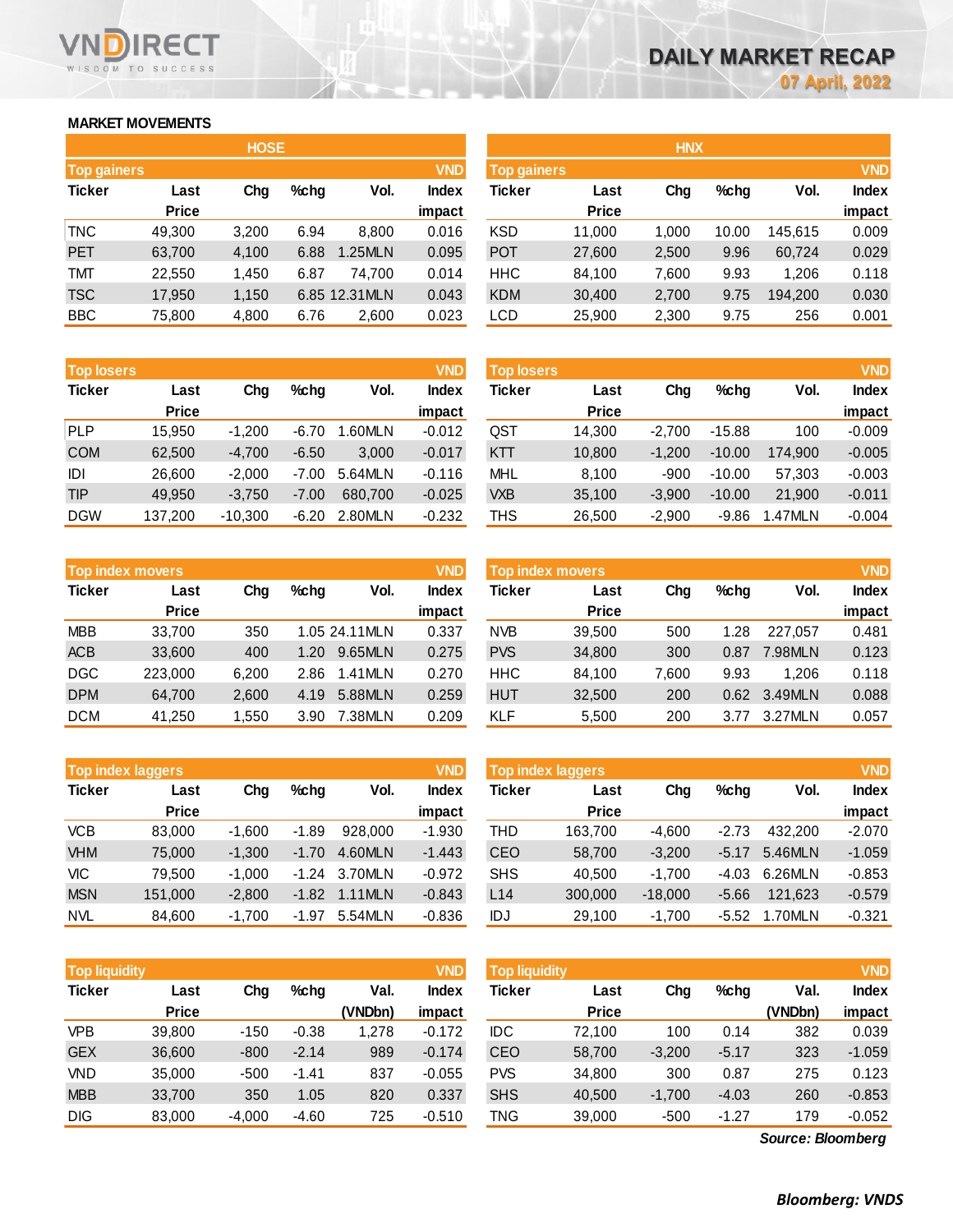# **FOREIGN ACTIVITIES**

| <b>Volume (Mn'shs)</b> | <b>HOSE</b> | <b>HNX</b> | <b>Value (VND'bn)</b> | <b>HOSE</b> | <b>HNX</b> |
|------------------------|-------------|------------|-----------------------|-------------|------------|
| <b>BUY</b>             | 21.3        | 0.3        | <b>BUY</b>            | 1,638.0     | 14.0       |
| % of market            | 2.8%        | 0.4%       | % of market           | 6.1%        | 0.4%       |
| <b>SELL</b>            | 35.2        | 1.0        | <b>SELL</b>           | 2,083.7     | 41.2       |
| % of market            | 4.7%        | 1.1%       | % of market           | 7.8%        | 1.3%       |
| <b>NET BUY (SELL)</b>  | (13.8)      | (0.7)      | <b>NET BUY (SELL)</b> | (445.7)     | (27.2)     |

**Foreign net buy/sell (30 days) in VND'bn**



### **YTD ACCUMULATION**

| <b>Volume (MIn'shs)</b> | <b>HOSE</b> | <b>HNX</b> | <b>Value (VND'bn)</b> | <b>HOSE</b> | HNX,    |
|-------------------------|-------------|------------|-----------------------|-------------|---------|
| <b>BUY</b>              | 2,092.0     | 50.1       | <b>BUY</b>            | 104,930.2   | 1,660.9 |
| % of market             | 4.1%        | 0.7%       | % of market           | 6.3%        | $1.0\%$ |
| <b>SELL</b>             | 2,169.7     | 45.7       | <b>SELL</b>           | 111,798.5   | 1,573.4 |
| % of market             | 4.2%        | 0.6%       | % of market           | 6.7%        | 0.9%    |
| <b>NET BUY (SELL)</b>   | (77.8)      | 4.4        | <b>NET BUY (SELL)</b> | (6,868.3)   | 87.5    |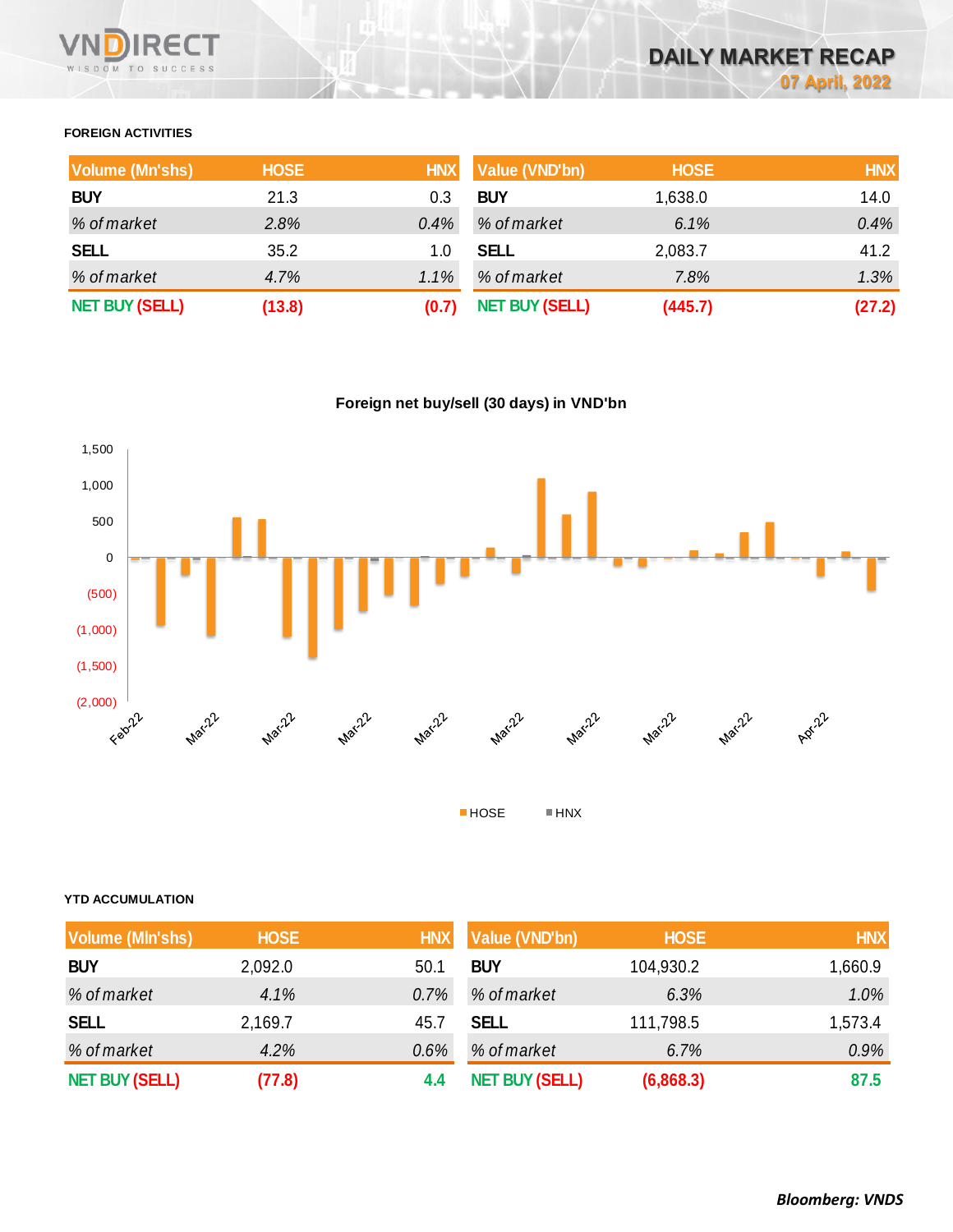# **FOREIGN ACTIVITIES**

WISDOM TO SUCCESS

RECT

Vľ

|                               |              | <b>HOSE</b> |         |       |               |               |                               | <b>HNX</b> |
|-------------------------------|--------------|-------------|---------|-------|---------------|---------------|-------------------------------|------------|
| Top buy by foreigners (value) |              |             |         |       | <b>VND'bn</b> |               | Top buy by foreigners (value) |            |
| <b>Ticker</b>                 | Last         | Chg         | %chg    | Value | Index         | <b>Ticker</b> | Last                          | Chg        |
|                               | <b>Price</b> |             |         |       | impact        |               | <b>Price</b>                  |            |
| <b>MWG</b>                    | 155,000      | $-3,800$    | $-2.39$ | 640.4 | $-0.691$      | <b>IDC</b>    | 72,100                        | 100        |
| <b>FPT</b>                    | 113,300      | 300         | 0.27    | 179.9 | 0.069         | <b>PVS</b>    | 34,800                        | 300        |
| E1VFVN30                      | 25,760       | -40         | $-0.16$ | 117.6 | 0.000         | <b>SHS</b>    | 40,500                        | $-1,700$   |
| <b>NVL</b>                    | 84,600       | $-1,700$    | $-1.97$ | 69.1  | $-0.836$      | <b>PVI</b>    | 56,000                        | $-700$     |
| <b>MSN</b>                    | 151,000      | $-2,800$    | $-1.82$ | 52.4  | $-0.843$      | TNG           | 39,000                        | $-500$     |

|            |                               | <b>HOSE</b> |         |       |               |               |                               | <b>HNX</b> |         |       |               |
|------------|-------------------------------|-------------|---------|-------|---------------|---------------|-------------------------------|------------|---------|-------|---------------|
|            | Top buy by foreigners (value) |             |         |       | <b>VND'bn</b> |               | Top buy by foreigners (value) |            |         |       | <b>VND'bn</b> |
| Ticker     | Last                          | Chg         | $%$ chg | Value | Index         | <b>Ticker</b> | Last                          | Chg        | %chg    | Value | Index         |
|            | <b>Price</b>                  |             |         |       | impact        |               | <b>Price</b>                  |            |         |       | impact        |
| <b>MWG</b> | 155,000                       | $-3,800$    | $-2.39$ | 640.4 | $-0.691$      | <b>IDC</b>    | 72,100                        | 100        | 0.14    | 7.4   | 0.000         |
| <b>FPT</b> | 113,300                       | 300         | 0.27    | 179.9 | 0.069         | <b>PVS</b>    | 34,800                        | 300        | 0.87    | 1.3   | 0.000         |
| E1VFVN30   | 25,760                        | $-40$       | $-0.16$ | 117.6 | 0.000         | <b>SHS</b>    | 40,500                        | $-1,700$   | $-4.03$ | 1.2   | 0.000         |
| <b>NVL</b> | 84,600                        | $-1,700$    | $-1.97$ | 69.1  | $-0.836$      | <b>PVI</b>    | 56,000                        | $-700$     | $-1.23$ | 1.1   | 0.000         |
| <b>MSN</b> | 151,000                       | $-2,800$    | $-1.82$ | 52.4  | $-0.843$      | <b>TNG</b>    | 39,000                        | $-500$     | $-1.27$ | 0.9   | 0.000         |

| Top sell by foreigners (value) |              |          |         |       | <b>VND'bn</b> | Top sell by foreigners (value) |              |          |         |       | <b>VND'bn</b> |
|--------------------------------|--------------|----------|---------|-------|---------------|--------------------------------|--------------|----------|---------|-------|---------------|
| <b>Ticker</b>                  | Last         | Chg      | %chg    | Value | Index         | <b>Ticker</b>                  | Last         | Chg      | %chg    | Value | <b>Index</b>  |
|                                | <b>Price</b> |          |         |       | impact        |                                | <b>Price</b> |          |         |       | impact        |
| <b>MWG</b>                     | 155,000      | $-3,800$ | $-2.39$ | 640.4 | $-0.691$      | <b>PVS</b>                     | 34,800       | 300      | 0.87    | 9.7   | 0.000         |
| <b>FPT</b>                     | 113,300      | 300      | 0.27    | 179.9 | 0.069         | TNG                            | 39,000       | $-500$   | $-1.27$ | 6.6   | 0.000         |
| E1VFVN30                       | 25,760       | -40      | $-0.16$ | 176.7 | 0.000         | <b>NVB</b>                     | 39,500       | 500      | 1.28    | 4.5   | 0.000         |
| <b>VHM</b>                     | 75,000       | $-1,300$ | $-1.70$ | 119.0 | $-1.443$      | <b>APS</b>                     | 29,600       | $-1,300$ | $-4.21$ | 0.9   | 0.000         |
| <b>HPG</b>                     | 46,550       | $-700$   | $-1.48$ | 94.0  | $-0.798$      | <b>IDC</b>                     | 72,100       | 100      | 0.14    | 0.7   | 0.000         |

| Top net buy by foreigners (value) |              |          |         |       | <b>VND'bn</b> |                 | Top net buy by foreigners (value), |          |         |       | <b>VND'bn</b> |
|-----------------------------------|--------------|----------|---------|-------|---------------|-----------------|------------------------------------|----------|---------|-------|---------------|
| <b>Ticker</b>                     | Last         | Chg      | %chg    | Value | Index         | Ticker          | Last                               | Chg      | %chg    | Value | Index         |
|                                   | <b>Price</b> |          |         |       | impact        |                 | <b>Price</b>                       |          |         |       | impact        |
| <b>NVL</b>                        | 84,600       | $-1,700$ | $-1.97$ | 58.6  | $-0.836$      | <b>IDC</b>      | 72,100                             | 100      | 0.14    | 6.7   | 0.000         |
| <b>TPB</b>                        | 41,000       | $-150$   | $-0.36$ | 31.0  | $-0.060$      | <b>SHS</b>      | 40,500                             | $-1,700$ | $-4.03$ | 1.1   | 0.000         |
| <b>DPM</b>                        | 64,700       | 2,600    | 4.19    | 28.3  | 0.259         | <b>PVI</b>      | 56,000                             | $-700$   | $-1.23$ | 1.1   | 0.000         |
| CII                               | 31,500       | $-500$   | $-1.56$ | 21.7  | $-0.036$      | TA <sub>9</sub> | 16,200                             | 100      | 0.62    | 0.6   | 0.000         |
| PET                               | 63,700       | 4,100    | 6.88    | 21.5  | 0.095         | <b>CEO</b>      | 58,700                             | $-3,200$ | -5.17   | 0.5   | 0.000         |

|               | Top net sell by foreigners (value) |          |         |         |          |            | Top net sell by foreigners (value) |          |         |         |        |  |
|---------------|------------------------------------|----------|---------|---------|----------|------------|------------------------------------|----------|---------|---------|--------|--|
| <b>Ticker</b> | Last                               | Chg      | %chg    | Value   | Index    | Ticker     | Last                               | Chg      | %chg    | Value   | Index  |  |
|               | <b>Price</b>                       |          |         |         | impact   |            | <b>Price</b>                       |          |         |         | impact |  |
| VHM           | 75,000                             | $-1,300$ | $-1.70$ | $-87.7$ | $-1.443$ | <b>PVS</b> | 34,800                             | 300      | 0.87    | $-8.34$ | 0.000  |  |
| <b>HPG</b>    | 46,550                             | $-700$   | $-1.48$ | $-85.3$ | $-0.798$ | <b>TNG</b> | 39,000                             | $-500$   | $-1.27$ | $-5.69$ | 0.000  |  |
| <b>STB</b>    | 31,900                             | $-450$   | $-1.39$ | $-72.4$ | $-0.216$ | <b>NVB</b> | 39,500                             | 500      | 1.28    | $-4.48$ | 0.000  |  |
| <b>PVD</b>    | 33,200                             | $-650$   | $-1.92$ | $-66.2$ | $-0.070$ | <b>APS</b> | 29,600                             | $-1,300$ | $-4.21$ | $-0.86$ | 0.000  |  |
| E1VFVN30      | 25,760                             | $-40$    | $-0.16$ | $-59.1$ | 0.000    | THD        | 163,700                            | $-4,600$ | $-2.73$ | $-0.39$ | 0.000  |  |

*7-Apr-22*

*Source: Bloomberg, HOSE, HNX*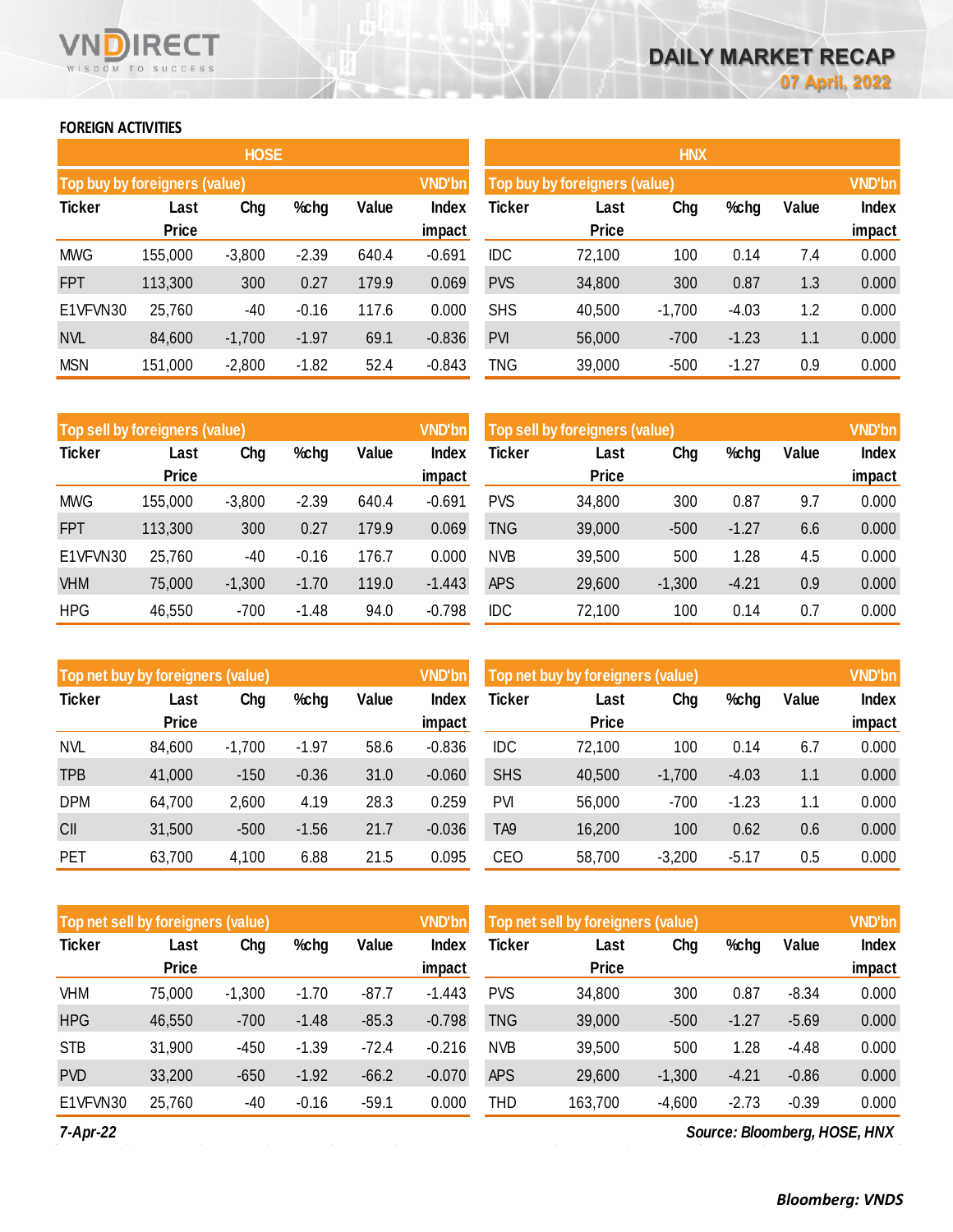# **TOP 60 MARKET CAP STOCKS SNAPSHOT ON HOSE**

T.

WISDOM TO SUCCESS

| No. Ticker             | <b>Price</b><br><b>VND</b> | 1M              | Price change (%)<br>3M   | 6M            | <b>US\$mln</b> | <b>MIn'shs</b> | Mkt. Cap Outs. Vol. Float ratio Avail. Fil<br>$%$ % |              | Ave. daily vol.<br>$(30 \, \text{days-shs})$ | P/E<br>$\boldsymbol{\mathsf{x}}$ | P/B<br>$\boldsymbol{\mathsf{x}}$ | <b>ROE</b><br>$\%$ | ROA<br>$\%$       |
|------------------------|----------------------------|-----------------|--------------------------|---------------|----------------|----------------|-----------------------------------------------------|--------------|----------------------------------------------|----------------------------------|----------------------------------|--------------------|-------------------|
| 1 VCB VM               | 84,200                     | $-2.1$          | 8.2                      | 9.3           | 17,412         | 4,733          | 25.2                                                | 6.4          | 1,651,877                                    | 16.8                             | 3.6                              | 21.4               | 1.6               |
| 2 VHM VM               | 75,000                     | $-1.6$          | $-12.2$                  | $-6.3$        | 14,281         | 4,354          | 22.6                                                | 26.3         | 4,118,857                                    | 8.3                              | 2.6                              | 36.9               | 17.4              |
| 3 VIC VM               | 79,500                     | 1.3             | $-22.2$                  | $-10.5$       | 13,259         | 3,814          | 24.7                                                | 36.1         | 3,225,237                                    | <b>N/A</b>                       | 2.9                              | $-2.8$             | $-0.6$            |
| 4 BID VM               | 43,050                     | 1.9             | 9.8                      | 38.3          | 9,523          | 5,059          | 19.0                                                | 13.2         | 2,404,370                                    | 20.7                             | 2.6                              | 13.2               | 0.6               |
| 5 GAS VM               | 112,800                    | $-9.5$          | 4.9                      | 1.6           | 9,441          | 1,914          | 4.2                                                 | 46.2         | 979,997                                      | 25.8                             | 4.2                              | 17.4               | 12.2              |
| 6 HPG VM               | 46,550                     | $-8.9$          | 1.6                      | $-16.3$       | 9,105          | 4,473          | 54.3                                                | 27.0         | 24,525,740                                   | 6.5                              | 2.3                              | 42.8               | 22.3              |
| 7 MSN VM               | 151,000                    | $-4.6$          | $-1.9$                   | 6.6           | 7,795          | 1,181          | 45.2                                                | 20.6         | 951,003                                      | 20.8                             | 5.4                              | 35.1               | 7.1               |
| 8 VPB VM               | 39,800                     | 5.6             | 15.0                     | 11.6          | 7,737          | 4,445          | 70.0                                                | 0.0          | 18,508,640                                   | 15.0                             | 2.3                              | 17.9               | 2.4               |
| 9 TCB VM               | 49,300                     | 0.1             | $-0.3$                   | $-1.4$        | 7,569          | 3,511          | 77.1                                                | 0.0          | 6,615,580                                    | 9.6                              | 1.9                              | 21.7               | 3.6               |
| 10 VNM VM              | 78,500                     | 2.2             | $-7.9$                   | $-11.6$       | 7,174          | 2,090          | 35.2                                                | 45.7         | 2,922,750                                    | 17.4                             | 5.0                              | 29.3               | 20.7              |
| 11 NVL VM              | 84,600                     | 11.3            | $-2.1$                   | 6.5           | 7,142          | 1,930          | 34.2                                                | 42.6         | 4,688,464                                    | 44.3                             | 4.7                              | 10.6               | 1.9               |
| 12 CTG VM<br>13 GVR VM | 32,550<br>36,300           | 1.2             | $-2.0$<br>(5.7)          | 10.9<br>(5.0) | 6,840          | 4,806<br>4000  | 35.5<br>3.2                                         | 4.3<br>12.5  | 6,865,444                                    | <b>N/A</b><br>34.9               | <b>N/A</b><br>3.0                | <b>N/A</b><br>8.7  | <b>N/A</b><br>5.2 |
| 14 MBB VM              | 33,700                     | (1.2)<br>4.7    | 17.8                     | 21.9          | 6,349<br>5,568 | 3,778          | 59.0                                                | 0.0          | 2,308,963<br>16,099,440                      | 10.0                             | 2.1                              | 23.6               | 2.3               |
| 15 MWG VM              | 155,000                    | 15.5            | 14.4                     | 21.1          | 4,962          | 732            | 75.1                                                | 0.0          | 1,605,667                                    | 22.3                             | 5.4                              | 27.3               | 9.0               |
| 16 SAB VM              | 166,500                    | 7.7             | 8.7                      | 5.0           | 4,669          | 641            | 10.4                                                | 37.4         | 141,287                                      | 29.1                             | 5.0                              | 17.9               | 12.7              |
| 17 FPT VM              | 113,300                    | 20.8            | 21.3                     | 20.1          | 4,496          | 908            | 84.2                                                | 0.0          | 2,171,607                                    | 23.6                             | 5.7                              | 25.8               | 9.1               |
| 18 ACB VM              | 33,600                     | 1.1             | 0.9                      | 7.7           | 3,970          | 2,702          | 84.5                                                | 0.0          | 4,675,794                                    | 9.5                              | 2.0                              | 23.9               | 2.0               |
| 19 BCM VM              | 72,600                     | (5.2)           | (3.8)                    | 61.3          | 3,286          | 1,035          | 3.3                                                 | 46.4         | 299,773                                      | 53.5                             | 4.7                              | 8.9                | 2.9               |
| 20 VJC VM              | 137,000                    | 2.1             | 10.7                     | 6.4           | 3,245          | 542            | 51.0                                                | 13.2         | 917,323                                      | 738.6                            | 4.4                              | 0.6                | 0.2               |
| 21 VREVM               | 32,650                     | (0.8)           | (6.0)                    | 11.4          | 3,244          | 2,272          | 28.3                                                | 18.6         | 5,483,150                                    | 56.4                             | 2.4                              | 4.4                | 3.4               |
| 22 VIB VM              | 46,700                     | 4.0             | 1.1                      | 36.0          | 3,172          | 1,553          | 63.3                                                | 0.0          | 1,600,793                                    | 11.5                             | 3.0                              | 29.9               | 2.3               |
| 23 PLX VM              | 56,600                     | (10.6)          | 0.5                      | 4.8           | 3,145          | 1,271          | 9.4                                                 | 3.0          | 2,653,587                                    | 24.1                             | 2.9                              | 12.3               | 4.5               |
| 24 TPB VM              | 41,000                     | 5.1             | $\overline{\phantom{a}}$ | 31.8          | 2,836          | 1,582          | 55.6                                                | 0.2          | 5,212,460                                    | 12.4                             | 2.5                              | 22.6               | 1.9               |
| 25 SSB VM              | 38,150                     | 0.9             | (3.4)                    | 15.5          | 2,769          | 1,660          | 82.5                                                | 5.6          | 2,004,860                                    | 22.3                             | 3.2                              | 16.1               | 1.3               |
| 26 STB VM              | 31,900                     | 1.3             | (0.2)                    | 25.1          | 2,630          | 1,885          | 93.1                                                | 9.1          | 17,078,000                                   | 17.1                             | 1.8                              | 10.8               | 0.7               |
| 27 HDB VM              | 28,900                     | 5.5             | (4.6)                    | 19.9          | 2,543          | 2,012          | 70.2                                                | 5.8          | 4,468,880                                    | 9.5                              | 2.0                              | 23.3               | 1.7               |
| 28 SHB VM              | 20,650                     | (1.9)           | (6.6)                    | <b>N/A</b>    | 2,408          | 2,667          | 88.4                                                | 26.5         | 9,700,163                                    | 10.4                             | 1.5                              | 17                 | $1.1$             |
| 29 HVN VM              | 24,700                     | (0.8)           | 9.1                      | (4.8)         | 2,392          | 2,214          | 7.3                                                 | 23.9         | 2,901,433                                    | <b>N/A</b>                       | 36.7                             | (331.6)            | (20.6)            |
| 30 BVHVM               | 64,400                     | 9.3             | 15.8                     | 4.0           | 2,091          | 742            | 34.9                                                | 22.6         | 1,295,637                                    | 25.2                             | 2.3                              | 9.2                | $1.2$             |
| 31 PDR VM              | 92,600                     | 3.5             | (0.4)                    | 8.4           | 1,995          | 493            | 37.7                                                | 46.7         | 3,630,070                                    | 24.8                             | 6.5                              | 30.7               | 10.3              |
| 32 EIB VM              | 36,050                     | 8.1             | 7.9                      | 63.5          | 1,938          | 1,229          | 98.8                                                | 0.0          | 674,427                                      | 45.9                             | 2.5                              | 5.6                | 0.6               |
| 33 SSIVM               | 44,050                     | (5.9)           | (14.6)                   | 8.2           | 1,912          | 993            | 87.1                                                | 62.5         | 10,065,510                                   | 15.9                             | 3.1                              | 22.5               | 6.2               |
| 34 VND VM              | 35,000                     | 13.4            | 7.8                      | 69.1          | 1,864          | 1,218          | 90.0                                                | 82.3         | 13,452,930                                   | 13.8                             | 3.8                              | 34.9               | 9.2               |
| 35 DIG VM<br>36 MSB VM | 83,000<br>26,000           | (11.8)<br>1.6   | (29.1)<br>(4.1)          | 149.6<br>17.1 | 1,814<br>1,737 | 500<br>1,528   | 55.2<br>86.0                                        | 46.9<br>0.0  | 5,864,874<br>4,098,323                       | 44.6<br>9.6                      | 5.6<br>1.8                       | 16.2<br>20.7       | 6.9<br>2.1        |
| 37 POW VM              | 16,650                     | (2.3)           | (17.4)                   | 31.6          | 1,705          | 2,342          | 20.0                                                | 47.0         | 14,064,660                                   | 21.7                             | 1.4                              | 6.3                | 3.4               |
| 38 PGV VM              | 34,400                     | (7.0)           | <b>N/A</b>               | <b>N/A</b>    | 1,690          | 1,123          | 0.8                                                 | 50.0         | 21,433                                       | 12.3                             | 2.3                              | <b>N/A</b>         | <b>N/A</b>        |
| 39 DGC VM              | 223,000                    | 17.4            | 45.6                     | 48.7          | 1,668          | 171            | 55.9                                                | 34.9         | 2,462,953                                    | 17.0                             | 6.3                              | 45.0               | 33.2              |
| 40 OCB VM              | 26,050                     | $\blacksquare$  | (3.2)                    | 10.4          | 1,560          | 1,370          | 77.4                                                | 0.0          | 1,962,213                                    | 8.1                              | 1.6                              | 22.5               | 2.6               |
| 41 KDH VM              | 51,100                     | (5.0)           | (9.7)                    | 20.7          | 1,437          | 643            | 86.8                                                | 17.0         | 1,300,450                                    | 28.7                             | 3.2                              | 12.2               | 8.5               |
| 42 GEX VM              | 36,600                     | (11.1)          | (25.3)                   | 63.8          | 1,363          | 851            | 65.0                                                | 41.5         | 15,973,230                                   | 25.8                             | 2.6                              | 11.0               | 2.4               |
| 43 KBC VM              | 52,100                     | (4.6)           | (16.0)                   | 13.3          | 1,312          | 576            | 64.2                                                | 30.5         | 6,871,184                                    | 32.8                             | 2.1                              | 6.7                | 2.9               |
| 44 LPB VM              | 20,350                     | 2.3             | 1.4                      | 7.2           | 1,307          | 1,469          | 87.5                                                | 0.5          | 8,543,729                                    | 9.2                              | 1.6                              | 18.5               | 1.1               |
| 45 PNJ VM              | 115,100                    | 6.6             | 22.6                     | 18.7          | 1,220          | 242            | 85.7                                                | 0.1          | 1,299,863                                    | 25.4                             | 4.4                              | 18.3               | 10.8              |
| 46 VGC VM              | 57,900                     | 5.9             | (1.9)                    | 62.6          | 1,135          | 448            | 18.9                                                | 44.7         | 1,318,970                                    | 21.2                             | 3.7                              | 18.1               | 6.1               |
| 47 DPM VM              | 64,700                     | 0.3             | 38.1                     | 68.5          | 1,107          | 391            | 38.9                                                | 37.9         | 8,203,510                                    | 8.1                              | 2.4                              | 33.5               | 24.7              |
| 48 DXG VM              | 41,500                     | (1.2)           | 5.9                      | 98.6          | 1,103          | 608            | 76.8                                                | 19.9         | 12,582,880                                   | 21.4                             | 2.8                              | 15.5               | 4.5               |
| 49 REE VM              | 81,000                     | 9.8             | 16.9                     | 13.6          | 1,095          | 309            | 42.7                                                | 0.0          | 779,463                                      | 13.5                             | 1.9                              | 15.0               | 7.1               |
| 50 DCM VM              | 41,250                     | (4.3)           | 17.5                     | 41.5          | 955            | 529            | 24.4                                                | 42.4         | 9,648,807                                    | 13.4                             | 2.9                              | 23.7               | 18.4              |
| 51 NLG VM              | 53,800                     | (2.0)           | (17.4)                   | 37.3          | 901            | 383            | 59.9                                                | 17.6         | 5,607,367                                    | 17.6                             | 2.3                              | 14.0               | 5.7               |
| 52 VCG VM              | 43,600                     |                 | $(3.3)$ $(22.0)$         | 7.4           | 842            | 442            | 100.0                                               | 46.4         | 4,656,440                                    | 39.4                             | 3.2                              | 6.1                | 1.6               |
| 53 VCIVM               | 57,200                     |                 | $(8.6)$ $(20.7)$         | (5.5)         | 833            | 333            | 75.9                                                | 81.1         | 2,683,193                                    | 12.7                             | 2.9                              | 27.1               | 12.0              |
| 54 HSG VM              | 35,300                     | (16.8)          | (0.1)                    | (25.8)        | 762            | 493            | 68.9                                                | 42.4         | 11,832,010                                   | 4.1                              | 1.5                              | 45.9               | 21.7              |
| 55 GMD VM              | 56,200                     | 0.4             | 16.7                     | 13.1          | 741            | 301            | 95.9                                                | 5.9          | 3,666,803                                    | 30.1                             | 2.7                              | 9.2                | 6.0               |
| 56 VHC VM              | 89,800                     | 14.0            | 33.8                     | 61.5          | 714            | 182            | 50.3                                                | 74.4         | 1,194,447                                    | 14.9                             | 2.8                              | 20.1               | 13.8              |
| 57 HCM VM              | 34,800                     | (8.2)           | (22.4)                   | (6.9)         | 696            | 457            | 52.5                                                | 5.9          | 3,910,510                                    | 12.4                             | 2.2                              | 19.5               | 6.2               |
| 58 ITA VM<br>59 SBT VM | 16,000<br>22,900           | (5.0)<br>(10.2) | (12.8)<br>(12.8)         | 107.5<br>9.0  | 657<br>630     | 938<br>629     | 57.8<br>42.7                                        | 42.4<br>92.7 | 13,309,310<br>5,048,324                      | 57.4<br>20.2                     | 1.4<br>1.7                       | 2.4<br>8.7         | 2.0<br>3.8        |
| 60 PVD VM              | 33,200                     | (11.6)          | $5.2$                    | 39.8          | 611            | 421            | 49.5                                                | 43.4         | 8,676,777                                    | 515.6                            | 1.0                              | 0.1                | 0.1               |
|                        |                            |                 |                          |               |                |                |                                                     |              |                                              |                                  |                                  |                    |                   |